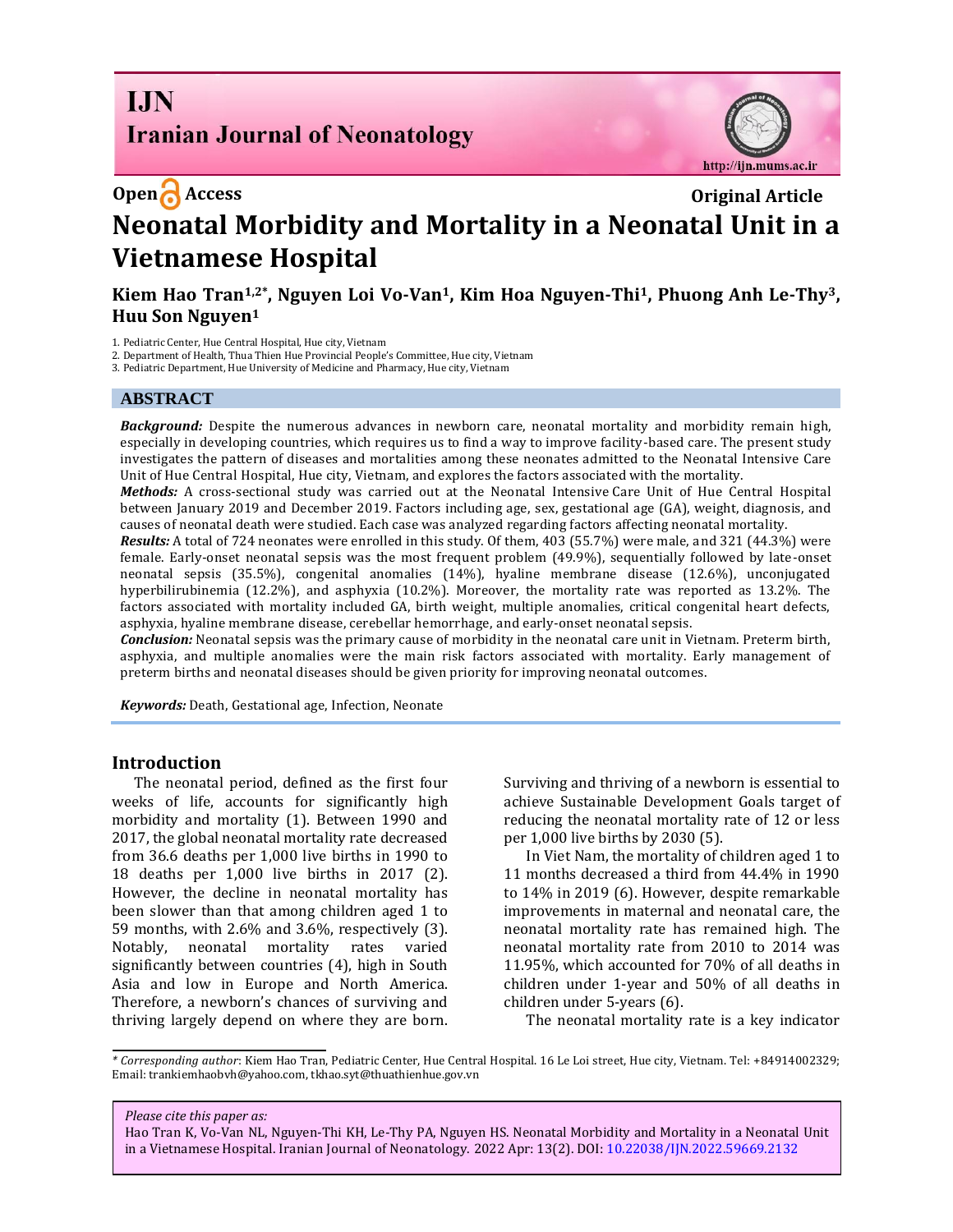for assessing the quality of newborn care in countries. The leading causes of neonatal deaths are prematurity, infection, birth asphyxia, and congenital anomalies [\(7,](#page-5-6) [8\)](#page-5-7). These causes make up nearly 80% of the causes of infant deaths [\(9\)](#page-5-8). Meanwhile, the aforementioned causes could be partly prevented. One of the possible explanations for the high neonatal mortality is the lack of collaboration between pediatricians and obstetricians at the hospital.

Improving primary neonatal care is the strategic priority in developing countries and Viet Nam. Each newborn baby is classified into different groups based on gestational age (GA) and birth weight. Additionally, patterns of neonatal morbidity and mortality seem to be different in these groups. As a result, determining the disease patterns and mortality patterns among neonates plays an essential role in enhancing the quality of the neonatal care unit. Therefore, the current study was conducted to investigate the morbidity and mortality pattern at the Neonatal Intensive Care Unit in Hue Central Hospital, Viet Nam, and explore the associated risk factors for mortality in the neonatal period.

# **Methods**

# *Study Design*

A descriptive cross-sectional study was performed in the Neonatal Intensive Care Unit in Hue Central Hospital from January 1st, 2019, and December 31th, 2019. This hospital is one of the main hospitals located in the middle part of Viet Nam. This hospital also provides neonatal intensive care services for critically ill neonates and those who need neonatal care. The Neonatal Intensive Care Unit has 20 nurses and six pediatricians. Besides, the unit has 30 critical care beds for newborns, 14 kangaroo mother care beds, and 16 mother side beds. The standard nursing procedures in the unit are phototherapy, umbilical transfusion, oxygen administration, nasogastric tube insertion, intravenous infusion, lumbar puncture, and continuous positive airway pressure ventilation.

# *Sampling Procedure*

We included all newborn neonates (0-28 days of life) who were consecutively admitted to the Neonatal Intensive Care Unit in Hue Central Hospital during the study period. We excluded neonates if the disease was not clearly confirmed. Finally, we included 724 neonates admitted to the Neonatal Intensive Care Unit in Hue Central Hospital from January 1st, 2019, and December 31th, 2019.

## *Diagnostic Criteria*

Diagnosis of the disease and the cause of death was made using the clinical information and the necessary laboratory reports by a specialist pediatrician and confirmed by a second specialist.

Two methods were used to calculate the gestational age at birth: fetal ultrasound and the New Ballard Score. If the difference of GA between the two methods was more than 2 weeks, GA was based on New Ballard Score; otherwise, GA was based on fetal ultrasound (10).

The newborn classification based upon the GA includes the following categories (New Ballard Score) [\(11-13\)](#page-5-9): (1) Preterm infants: GA < 37 weeks (Extremely preterm infants: GA < 28 weeks; Very preterm infants: 28 -< 32 weeks; Moderate and late preterm infants: 32 -< 37 weeks). (2) Term infants: 37 -< 42 weeks. (3) Post-term infants: ≥ 42 weeks.

The newborn classification, which was based upon the nutritional status, used Fenton growth charts 2013 [\(14\)](#page-5-10): (1) Small for GA: weight for  $GA <$ 10th percentile. (2) Appropriate for GA: weight for GA between 10th and 90th percentile. (3) Large for GA: weight for GA > 90th percentile.

Early-onset sepsis was defined as occurring in the first three days of life, whereas late-onset sepsis occurred after three days within the neonatal period [\(15\)](#page-5-11).

Hyaline membrane disease was diagnosed by a combination of assessments, including premature, breathing efforts (these signs indicate the baby's need for oxygen), and x-rays of the lungs [\(16\)](#page-5-12).

Unconjugated hyperbilirubinemia was defined when the conjugated bilirubin level was less than 15% of the total bilirubin [\(17\)](#page-5-13).

Birth asphyxia was diagnosed according to The Guidelines of the American Academy of Paediatrics and the American College of Obstetrics and Gynaecology, including: (1) profound metabolic or mixed acidemia (pH < 7.00) in the umbilical artery blood sample, if obtained, (2) persistence of an Apgar score of 0–3 for longer than 5 min, (3) neonatal neurologic sequelae, and (5) multiple organ involvement [\(18\)](#page-5-14).

Cerebellar hemorrhage was confirmed by an ultrasonologist.

Meconium aspiration syndrome was suspected when a neonate showed respiratory distress in the setting of meconium-containing amniotic fluid. The diagnosis was confirmed by a chest x-ray showing hyperinflation with variable areas of atelectasis and flattening of the diaphragm [\(19\)](#page-5-15).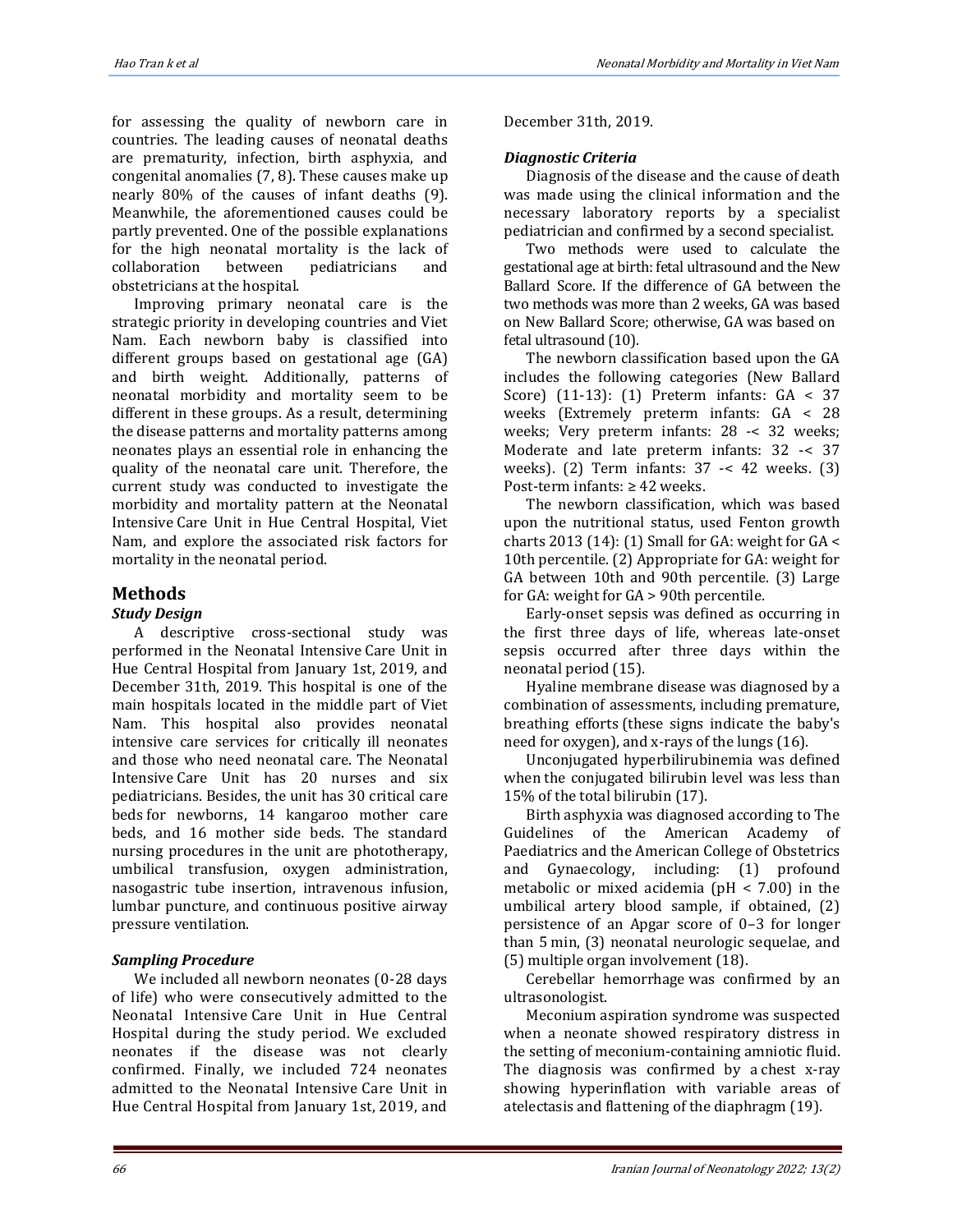Transient tachypnea was suspected when there was respiratory distress shortly after birth and was confirmed by chest x-ray [\(20\)](#page-5-16).

Congenital heart defects were confirmed by echocardiography.

Polycythemia was defined if the Hct from a peripheral venous blood sample was > 65 percent or the hemoglobin was > 22 g/dL.

#### *Data Collection*

Attending to the standard of this research, each patient had a medical recording sheet filled with information that met the research needs. The clinical symptoms and neonate classification was based on New Ballard Score, fetal ultrasound measurement in the first trimester, nutritional status, or birth weight. The necessary laboratory and imaging tests were conducted, including chest x-ray, echocardiography, etc.

#### *Statistical Analysis*

All data were analyzed using Statistical Package for Social Sciences (SPSS) version 16.0. The Chi-square test was used to compare the risk factors between the death and survival groups and explore the correlation between the two categorical variables in cross-tables. A Pvalue of less than 0.05 was considered

**Table 1.** Distribution of diseases in the neonatal period

statistically significant.

#### **Results**

A total of 724 neonates were enrolled in this study. Of them, 403 (55.7%) and 321 (44.3%) were male and female, respectively.

### *Pattern and Causes of Morbidity*

Table 1 shows the classification of neonatal morbidity in our study. Neonatal sepsis was the most prevalent disease (84.4%) (Table 1), which was the most seen in early-onset sepsis (49.9%) (Table 2). The other major causes of morbidity were hyaline membrane disease (12.6%), unconjugated hyperbilirubinemia (12.2%), and asphyxia (10.2%) (Table 2). In addition, there were several rare disorders, such as multiple malformations and polycythemia, with 1.2% and 1.0% morbidity rates, respectively.

Early-onset neonatal sepsis (73.7%) and hyaline membrane disease (33.8%) were the most common disorders among the preterm group. Meanwhile, in the term group, unconjugated hyperbilirubinemia (15.5%), anemia (7,9%), and critical congenital cardiac defects (3.1%%) were the most frequent diseases (Table 2).

| Classification of neonatal diseases | Number of neonates (n) | Percentage (%) |  |
|-------------------------------------|------------------------|----------------|--|
| Neonatal sepsis                     | 618                    | 85.4           |  |
| Congenital anomalies                | 93                     | 12.8           |  |
| Respiratory diseases                | 110                    | 15.2           |  |
| Hemolytic disease                   | 140                    | 19.3           |  |
| Neurological diseases               | 95                     | 13.1           |  |
| Metabolic diseases                  | 22                     | 3.0            |  |
| Others                              | 22                     | 3.0            |  |

| Table 2. Distribution of diseases according to gestational age |  |
|----------------------------------------------------------------|--|
|----------------------------------------------------------------|--|

| <b>Diseases</b>                     | All patients | Preterm neonates<br>Term neonates |             | P-value |
|-------------------------------------|--------------|-----------------------------------|-------------|---------|
|                                     | $(n=724)$    | $(n=266)$                         | $(n=458)$   |         |
| Early-onset neonatal sepsis         | 361 (49.9%)  | 196 (73.7%)                       | 165 (36.0%) | < 0.001 |
| Late-onset neonatal sepsis          | 257 (35.5%)  | 87 (32.7%)                        | 170 (37.1%) | 0.2660  |
| Hyaline membrane disease            | 91 (12.6%)   | 90 (33.8%)                        | $1(0.2\%)$  | < 0.001 |
| Asphyxia                            | 74 (10.2%)   | 32 (12.0%)                        | 42 (9.2%)   | 0.2840  |
| Other congenital anomalies          | 69 (9.5%)    | 19 (7.1%)                         | 50 (10.9%)  | 0.1213  |
| Unconjugated hyperbilirubinemia     | 88 (12.2%)   | 17 (6.4%)                         | 71 (15.5%)  | 0.0005  |
| Meconium aspiration syndrome        | $8(1.1\%)$   | $0(0.0\%)$                        | $8(1.7\%)$  | 0.0777  |
| Cerebellar hemorrhage               | $21(2.9\%)$  | 10 (3.8%)                         | 11 (2.4%)   | 0.3950  |
| Anemia                              | 45 (6.2%)    | $9(3.4\%)$                        | 36 (7.9%)   | 0.0243  |
| Transient tachypnea of the newborn  | 11 (1.5%)    | $7(2.6\%)$                        | $4(0.9\%)$  | 0.1375  |
| Hypoglycemia                        | 22 (3.0%)    | $8(3.3\%)$                        | 14 (3.1%)   | 0.9427  |
| Polycythemia                        | $7(1.0\%)$   | $3(1.1\%)$                        | $4(0.9\%)$  | 0.8979  |
| Multiple congenital anomalies       | $9(1.2\%)$   | $2(0.8\%)$                        | $7(1.5\%)$  | 0.6371  |
| Hypoprothrombinemia                 | $5(0.7\%)$   | $2(0.4\%)$                        | $3(1.1\%)$  | 0.5676  |
| Critical congenital cardiac defects | $15(2.1\%)$  | $1(0.4\%)$                        | 14 (3.1%)   | 0.0300  |
|                                     |              |                                   |             |         |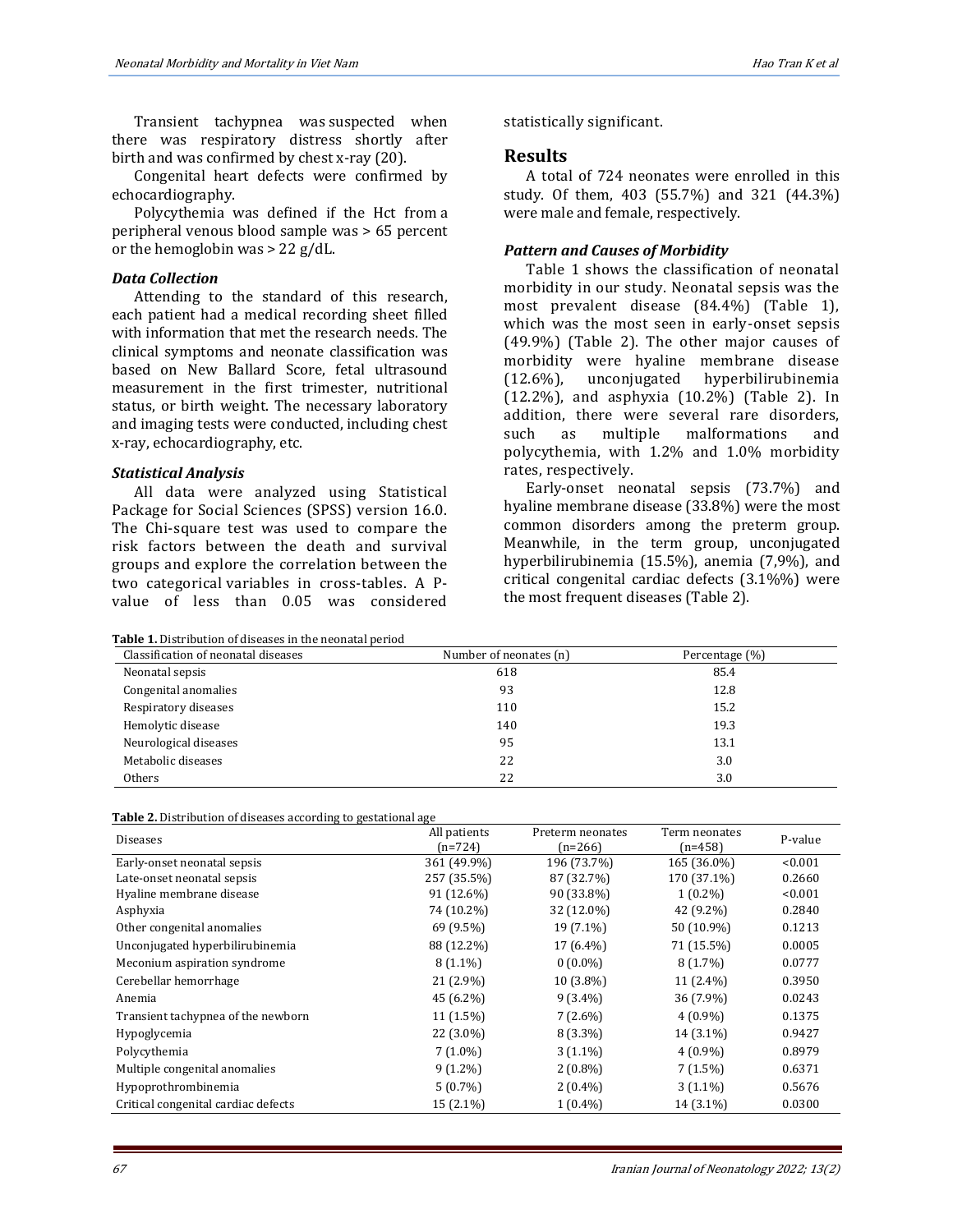|                                   | ີ             |                  |          |  |
|-----------------------------------|---------------|------------------|----------|--|
|                                   |               | Death            |          |  |
| <b>Diseases</b>                   | Term neonates | Preterm neonates | P-value  |  |
|                                   | $(n=27)$      | $(n=56)$         |          |  |
| Asphyxia                          | 12 (44.4%)    | 17 (30.4%)       | 0.3137   |  |
| Cerebellar hemorrhage             | $1(3.7\%)$    | $5(8.9\%)$       | 0.6853   |  |
| Hyaline membrane syndrome         | $0(0.0\%)$    | 38 (67.9%)       | < 0.0001 |  |
| Early-onset neonatal sepsis       | 19 (70.4%)    | 44 (78.6%)       | 0.5927   |  |
| Late-onset neonatal sepsis        | $3(11.1\%)$   | 19 (33.9%)       | 0.0524   |  |
| Multiple anomalies                | $6(22.2\%)$   | $2(3.6\%)$       | 0.0219   |  |
| Critical congenital heart defects | $9(33.3\%)$   | $1(1.8\%)$       | 0.0002   |  |
| Meconium aspiration syndrome      | 3 (11.1%)     | $0(0.0\%)$       | 0.0559   |  |

**Table 3.** Distribution of primary cause of death among term and preterm newborns

#### *Neonatal Mortality*

There were 83 (11.5%) newborn deaths during the study period. Of them, male neonates accounted for 53%, higher than the figure for females (47%). The male to female ratio was 1.1/1.

Table 3 shows the distribution of diseases among the deceased population between term neonates and preterm neonates.

The proportion of hyaline membrane syndrome was higher in preterm neonates, while critical

 **Table 4.** Association between neonatal classification and mortality

congenital heart defects predominantly presented in term neonates. There was an association between GA, birth weight, and mortality, whereas nutritional status was not related to neonatal mortality rate (Table 4).

Table 5 shows the association between mortality and diseases in the neonatal period, including multiple anomalies, critical congenital heart defects, asphyxia, hyaline membrane disease, cerebellar hemorrhage, and early-onset neonatal sepsis.

| Neonatal classifications        | Death      | Survival    |         |
|---------------------------------|------------|-------------|---------|
|                                 | $(n=83)$   | $(n=641)$   | P-value |
| Gestational age                 |            |             |         |
| < 28                            | 25 (30.1%) | $8(1.2\%)$  | < 0.001 |
| $28 - 32$                       | 20 (24.1%) | 47 (7.3%)   |         |
| $32 - 37$                       | 11 (13.2%) | 155 (24.2%) |         |
| $37 - 42$                       | 27 (32.5%) | 431 (67.2%) |         |
| Birth weight                    |            |             |         |
| < 1000                          | 21 (25.3%) | $8(1.2\%)$  |         |
| $1000 - 1500$                   | 22 (26.5%) | 45 (7.0%)   |         |
| $1500 - 2500$                   | 19 (22.9%) | 161 (25.1%) | < 0.001 |
| $\geq 4000$                     | $1(1.2\%)$ | 426 (66.5%) |         |
| $2500 - 4000$                   | 20 (24.1%) | $1(0.2\%)$  |         |
| Nutritional status              |            |             |         |
| Small for gestational age       | 14 (16.9%) | 67 (10.5%)  |         |
| Appropriate for gestational age | 65 (78.3%) | 547 (85.3%) | 0.2024  |
| Large for gestational age       | $4(4.8\%)$ | 27 (4.2%)   |         |

 **Table 5.** Association between mortality and diseases in neonatal age

|                                   | ້          |             |         |
|-----------------------------------|------------|-------------|---------|
| <b>Diseases</b>                   | Death      | Survival    | P-value |
|                                   | $(n=83)$   | $(n=641)$   |         |
| Multiple anomalies                | $8(9.6\%)$ | $3(0.5\%)$  | < 0.001 |
| Critical congenital heart defects | 10 (12.0%) | $5(0.8\%)$  | < 0.001 |
| Hyaline membrane disease          | 38 (45.8%) | 54 (8.4%)   | < 0.001 |
| Asphyxia                          | 29 (34.9%) | 45 (7.0%)   | < 0.001 |
| Meconium aspiration syndrome      | $3(3.6\%)$ | $9(1.4\%)$  | 0.3043  |
| Cerebellar hemorrhage             | 6 (7.2%)   | 15 (2.3%)   | 0.0316  |
| Early-onset neonatal sepsis       | 63 (75.9%) | 298 (46.5%) | < 0.001 |
| Late-onset neonatal sepsis        | 22 (26.5%) | 235 (36.7%) | 0.0896  |

### **Discussion**

In recent years, most studies in Vietnam have revealed the common causes of neonate mortality at the late stage, including diffuse alveolar hemorrhage, septic shock, and multiple organ failure. In our opinion, early detection plays an essential role in treatment, prognosis, and reduction in neonate mortality.

Our data showed the ubiquitous diseases in neonates, in which early-onset neonatal sepsis accounted for the highest proportion (49.9%), followed sequentially by late-onset neonatal sepsis (35.5%), congenital anomalies (14%), hyaline membrane syndrome (12.6%), unconjugated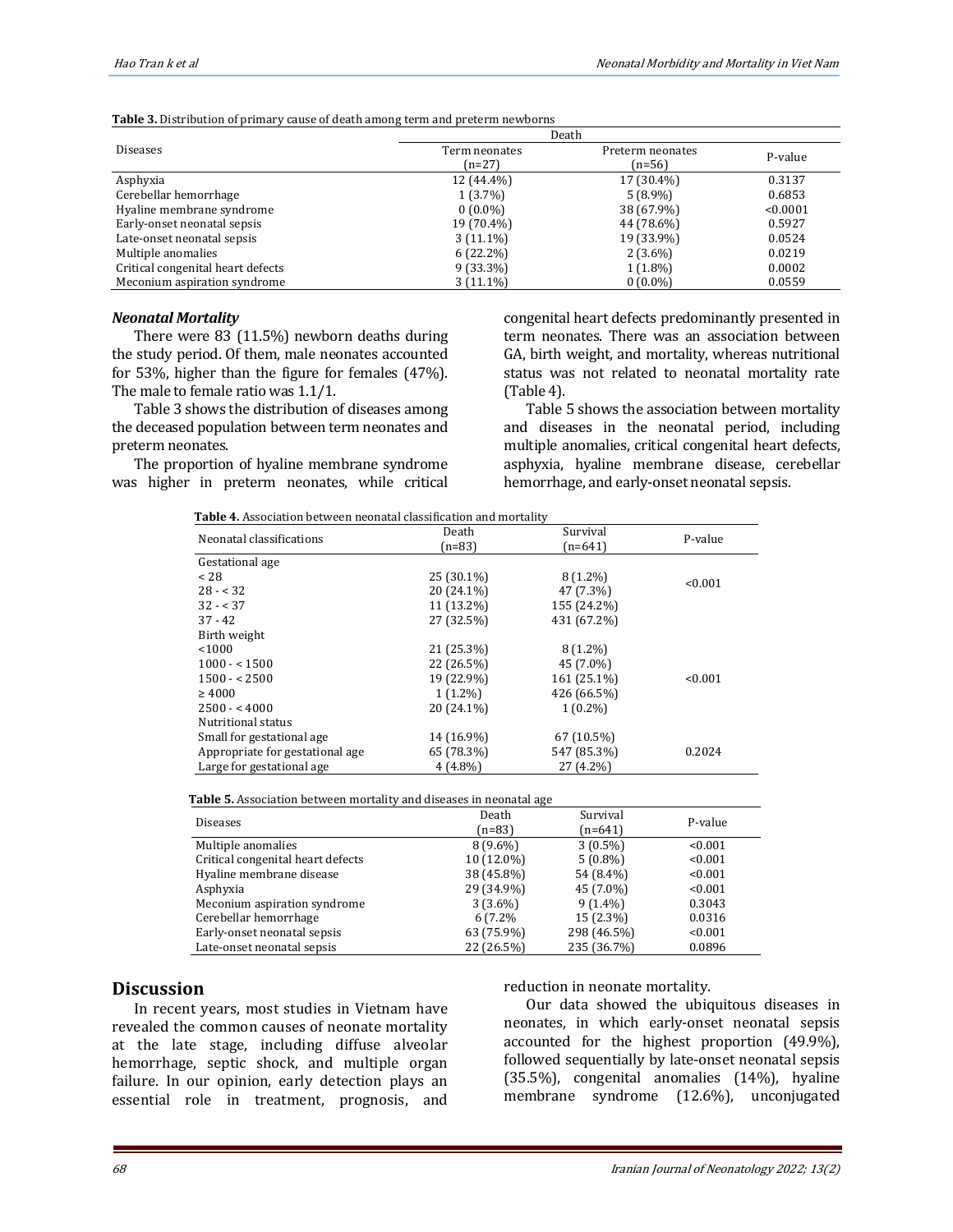hyperbilirubinemia (12.2%), asphyxia (10.2%), anemia (6.2%), and polycythemia (1.0%).

Another study conducted in Tehran, Iran, revealed that the mortality rate for early-onset neonatal sepsis and term infants sepsis were 52.3% and 47.7% respectively [\(21\)](#page-5-17). Therefore, the neonatal infection could be classified into earlyonset neonatal sepsis caused by maternal-fetal transmission and acquired neonatal sepsis after birth. Two neonatal disorders often present with similar clinical symptoms; however, these could be caused by different etiologies and be controlled by different treatments [\(22\)](#page-6-0). Misdiagnosis in these disorders significantly contributes to neonatal deaths during their first week of life.

Early-onset neonatal sepsis transmission from mother to fetus in developed countries is approximately 5-7% of live births [\(23\)](#page-6-1). Consequently, in these countries, plans to screen for bacteria responsible for causing neonatal disorders, especially group B streptococcus, would be conducted synchronously and widely at around 36 weeks of pregnancy [\(24\)](#page-6-2).

Early-onset neonatal sepsis was the most outstanding cause in our study, with 49.9% in term and preterm infants. This result was in line with other surveys in Viet Nam [\(25-29\)](#page-6-3).

Causes of neonatal deaths worldwide could be classified into five separate groups: preterm birth and its complications, birth asphyxia, neonatal infection, congenital anomalies, and others [\(9,](#page-5-8) [30-](#page-6-4) [35\)](#page-6-4). Premature birth is considered a risk factor for neonatal mortality, at least 50% of neonatal deaths are caused by preterm birth [\(36,](#page-6-5) [37\)](#page-6-6). The classification systems for causes of neonatal deaths based on only one disease are not appropriate because so many etiologies could lead to fatalities in neonates at the same time [\(38\)](#page-6-7). Therefore, in the present study, in order to tailor treatment strategies for the reducion of neonatal deaths, we emphasized the primary causes relating the infant deaths.

Our data showed that the mortality rate of hospitalized neonates in Hue Central Hospital in 2019 was 11.5%, lower than that in Nepal (17.6%) [\(39\)](#page-6-8). And the neonatal fatality rate remained high and unchanged a few years ago in underdeveloped and developing countries like Viet Nam.

Regarding the association between mortality rate and diseases in newborns, the current study illustrated that multiple anomalies and critical congenital heart diseases were the first and second leading causes of death. Therefore, prenatal screening and testing, and terminating early pregnancy would play a vital role in reducing the neonatal mortality rate for these diseases.

In our study, birth asphyxia was the fourth leading cause of neonatal death. The World Health Organization (WHO) estimates that one million survivors of prenatal asphyxia will suffer from cerebral palsy and morbidity annually. Most neonatal deaths by asphyxiation occur in lowincome nations, and the mortality rate associated with perinatal asphyxia in developing countries is 20 times higher than this rate in developed countries. According to WHO, perinatal asphyxia and birth trauma could occur simultaneously, so modern obstetric management could reduce the mortality rate for birth asphyxia and trauma [\(40\)](#page-6-9).

Based on our findings, the mortality rate decreased with increasing GA. However, there was only one post-term neonate in our study; therefore, we could not evaluate post-term infants like other surveys. The possible explanation for this difference is that good pregnancy care management of obstetricians would reduce postterm pregnancies.

In addition, the data has also indicated the relationship between mortality rate and nutritional status. The death rate was highest for small-for-GA neonates; meanwhile, it was lowest for appropriatefor-GA neonates. This finding corresponds with the results of other studies [\(41\)](#page-6-10).

Therefore, neonatal deaths mainly occur in the following groups: preterm infants, low birth weight infants, and small-for-GA neonates. This finding is similar to the previous studies [\(32,](#page-6-11) [36,](#page-6-5) 42). Although WHO argues low birth weight is the primary cause of neonatal death, most neonatologists agree that low birth weight is associated with neonatal deaths but not the primary cause. Additionally, premature birth and its complications are the leading cause of death among neonates.

Determining whether a factor is related to the risk of neonatal death or not plays a vital role in reducing the neonatal mortality rate. In addition, GA is the key index reflecting the maturity of a newborn infant, and birth weight may be a surrogate parameter if GA is unknown. Therefore, determining the relationship between GA and birth weight would change the attitude in clinical settings. Consequently, all neonates should be classified based on GA and birth weight before offering probable management.

Determination of the disease model based on GA has revealed that the percentage of premature babies having health issues was high and that all life-threatening diseases could occur in preterm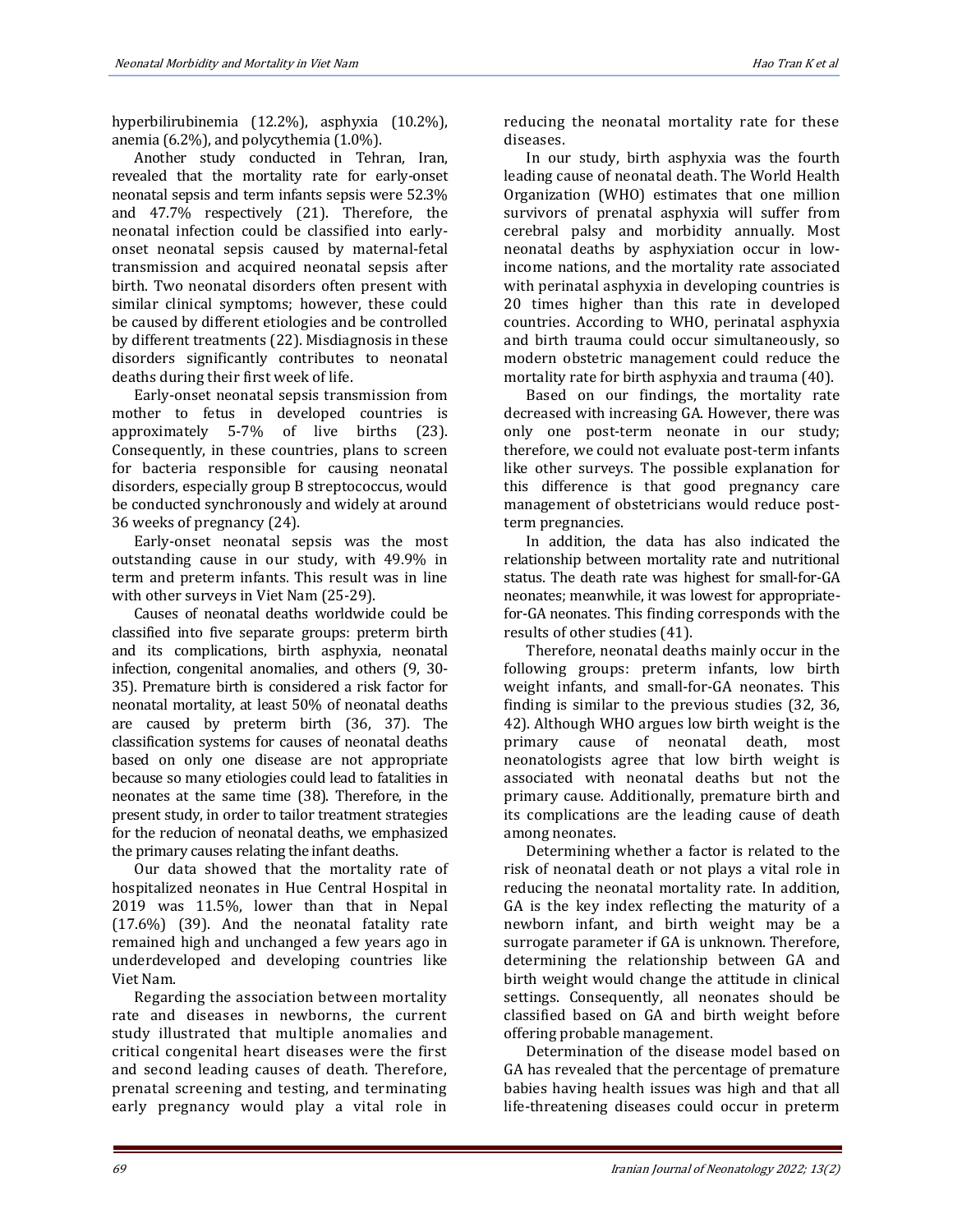infants. As a result, physicians should carefully examine a preterm newborn, especially <32 weeks, to establish early diagnosis and manage these diseases.

# **Conclusion**

Based on admitted patients to the Neonatal Intensive Care Unit in Hue Central Hospital hospital in 2019, the present study confirms that neonatal sepsis, congenital anomalies, hyaline membrane disease, and unconjugated hyperbilirubineamia asphyxia were the most ubiquitous indications for hospitalization. Moreover, the neonatal mortality rate in Viet Nam is still high, which is significantly associated with preterm birth, asphyxia, and multiple anomalies. Early management of preterm births and neonatal diseases should be given priority to decrease the neonatal death rate.

# **Acknowledgments**

The authors are grateful to physicians, administrative staff at the Neonate Intensive Care Unit for allowing us to undertake this paper.

# **Conflicts of interest**

The authors declare no competing interests.

# **Authors' contributions**

All authors contributed to data analysis, drafting or revising the article, agreed on the journal to which the article will be submitted, gave final approval of the version to be published, and agreed to be accountable for all aspects of the work.

# **References**

- <span id="page-5-0"></span>1. Cherif MS, Dahal P, Mansoor R, Camara F, Bah A, Kone A, et al. Morbidity and mortality outcomes in neonates who were transferred from home and hospitals to the only neonatal intensive care unit in Guinea: a descriptive report using routinely collected health data. Int Health.2019;11(6):455-462.
- <span id="page-5-1"></span>2. Hug L, Alexander M, You D, Alkema L, Estimation UNI-aGfCM. National, regional, and global levels and trends in neonatal mortality between 1990 and 2017, with scenario-based projections to 2030: a systematic analysis. Lancet Glob Health. 2019;7(6):e710-e20.
- <span id="page-5-2"></span>3. Million Death Study C. Changes in cause-specific neonatal and 1-59-month child mortality in India from 2000 to 2015: a nationally representative survey. Lancet. 2017;390(10106):1972-80.
- <span id="page-5-3"></span>4. Fleischmann-Struzek C, Goldfarb DM, Schlattmann P, Schlapbach LJ, Reinhart K, Kissoon N. The global burden of paediatric and neonatal sepsis: a systematic review. Lancet Respir Med. 2018;

6(3):223-30.

- <span id="page-5-4"></span>5. Collaborators GBDU-M. Global, regional, and national progress towards Sustainable Development Goal 3.2 for neonatal and child health: all-cause and cause-specific mortality findings from the Global Burden of Disease Study 2019. Lancet. 2021;398(10303):870-905.
- <span id="page-5-5"></span>6. Pham TD, Hoang VT, Dao TL, Tran XD, Phi DL, To MM, et al. Morbidity and Mortality Patterns in Children Admitted to Hospital in Thai Binh, Vietnam: A Five-year Descriptive Study with a Focus on Infectious Diseases. J Epidemiol Glob Health. 2021;11(1):69-75.
- <span id="page-5-6"></span>7. He C, Liu L, Chu Y, Perin J, Dai L, Li X, et al. National and subnational all-cause and cause-specific child mortality in China, 1996-2015: a systematic analysis with implications for the Sustainable Development Goals. Lancet Glob Health. 2017 ;5(2):e186-e97.
- <span id="page-5-7"></span>8. Shane AL, Sanchez PJ, Stoll BJ. Neonatal sepsis. Lancet. 2017;390(10104):1770-80.
- <span id="page-5-8"></span>9. Wang XY, Liu YJ. Analysis on disease pattern and causes of death of 11,769 hospitalized newborn infants. Zhongguo Dang Dai Er Ke Za Zhi. 2003;41(7):551-2.
- 10. Engle WA, American Academy of Pediatrics Committee on F, Newborn. Age terminology during the perinatal period. Pediatrics. 2004;114(5):1362-4.
- <span id="page-5-9"></span>11. Marin Gabriel MA, Martin Moreiras J, Lliteras Fleixas G, Delgado Gallego S, Pallas Alonso CR, de la Cruz Bertolo J, et al. Assessment of the new Ballard score to estimate gestational age. An Pediatr. 2006; 64(2):140-5.
- 12. Sasidharan K, Dutta S, Narang A. Validity of New Ballard Score until 7th day of postnatal life in moderately preterm neonates. Arch Dis Child Fetal Neonatal Ed. 2009 ;94(1):F39-44.
- 13. Singhal R, Jain S, Chawla D, Guglani V. Accuracy of New Ballard Score in Small-for-gestational Age Neonates. J Trop Pediatr. 2017;63(6):489-94.
- <span id="page-5-10"></span>14. Fenton TR, Kim JH. A systematic review and metaanalysis to revise the Fenton growth chart for preterm infants. BMC Pediatr. 2013;13:59.
- <span id="page-5-11"></span>15. Dong Y, Basmaci R, Titomanlio L, Sun B, Mercier JC. Neonatal sepsis: within and beyond China. Chinese medical journal. 2020;133(18):2219-28.
- <span id="page-5-12"></span>16. Reuter S, Moser C, Baack M. Respiratory distress in the newborn. Pediatr Rev. 2014 ;35(10):417-28; quiz 29.
- <span id="page-5-13"></span>17. Singh A, Jialal I. Unconjugated Hyperbilirubinemia. StatPearls. Treasure Island (FL)2021.
- <span id="page-5-14"></span>18. Morales P, Bustamante D, Espina-Marchant P, Neira-Pena T, Gutierrez-Hernandez MA, Allende-Castro C, et al. Pathophysiology of perinatal asphyxia: can we predict and improve individual outcomes? EPMA J. 2011;2(2):211-30.
- <span id="page-5-15"></span>19. Raju U, Sondhi V, Patnaik SK. Meconium Aspiration Syndrome: An Insight. Med J Armed Forces India. 2010;66(2):152-7.
- <span id="page-5-16"></span>20. Jha K, Nassar GN, Makker K. Transient Tachypnea of the Newborn. StatPearls. Treasure Island (FL); 2021.
- <span id="page-5-17"></span>21. Akbarian-Rad Z, Riahi SM, Abdollahi A, Sabbagh P, Ebrahimpour S, Javanian M, et al. Neonatal sepsis in